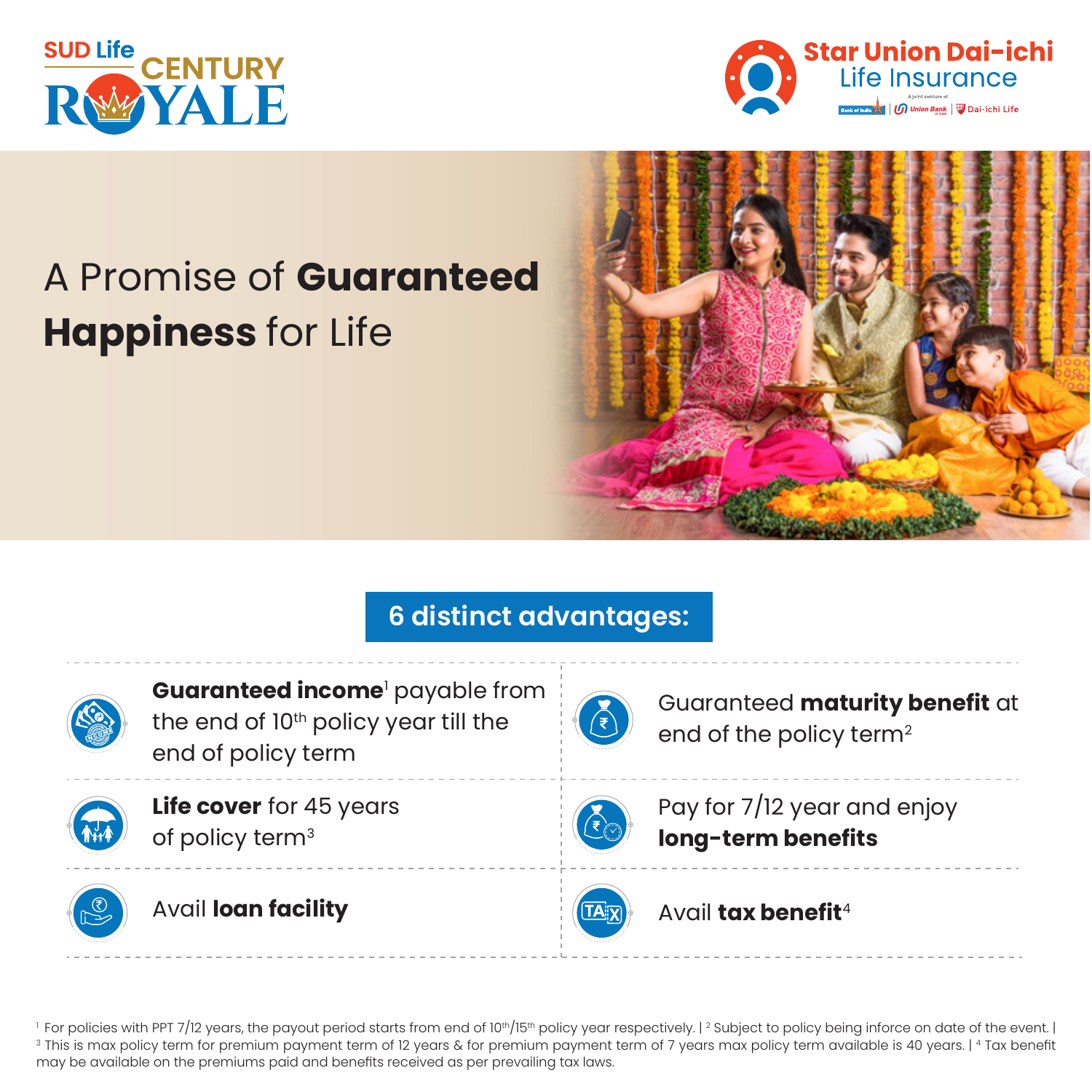

### WHY READ THIS BROCHURE?

This brochure helps you understand if this is the right plan for you. It gives you details about how it will work throughout the plan term in ensuring your needs are met. We believe this is an important document to understand before you decide to buy the policy.



# IDEAL STEPS TO FOLLOW

- 1. Read the brochure carefully
- 2. Understand the benefits and remember the important points before buying the insurance plan
- 3. Meet our representatives or call 1800 266 8833 to clarify any pending doubts



### YOU WILL COME ACROSS THE FOLLOWING SECTIONS IN THE BROCHURE

- 1. Is this the right plan for you?
- 2. Know your plan better
- 3. Making the most of your plan
- 4. Things you should remember!
- 5. Terms & Conditions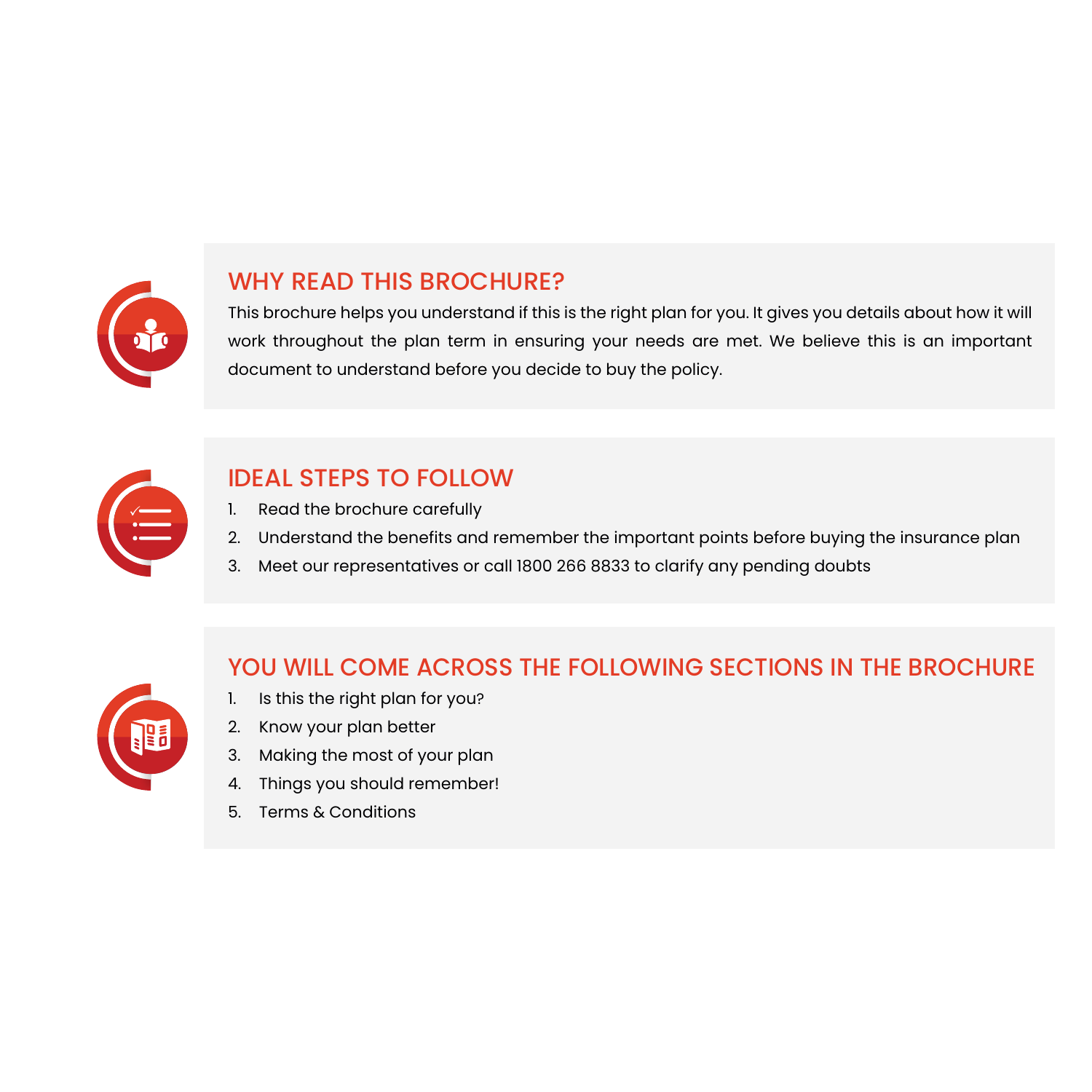# 01 **Is This The Right Plan For You?**

#### **What is SUD Life Century Royale?**

SUD Life Century Royale is a Non-Linked Non-Participating Individual Savings Plan that provides Guaranteed Life Cover throughout the policy term, along with Guaranteed Income during the policy term in addition to the Guaranteed Maturity Benefit at the end of the policy term.

#### **When is this plan right for you?**

This insurance plan is right for you if:

- You want to pay for a limited period
- You want a plan that gives a long-term life protection
- You want guaranteed income for a fixed period along with maturity benefit at the end of policy term

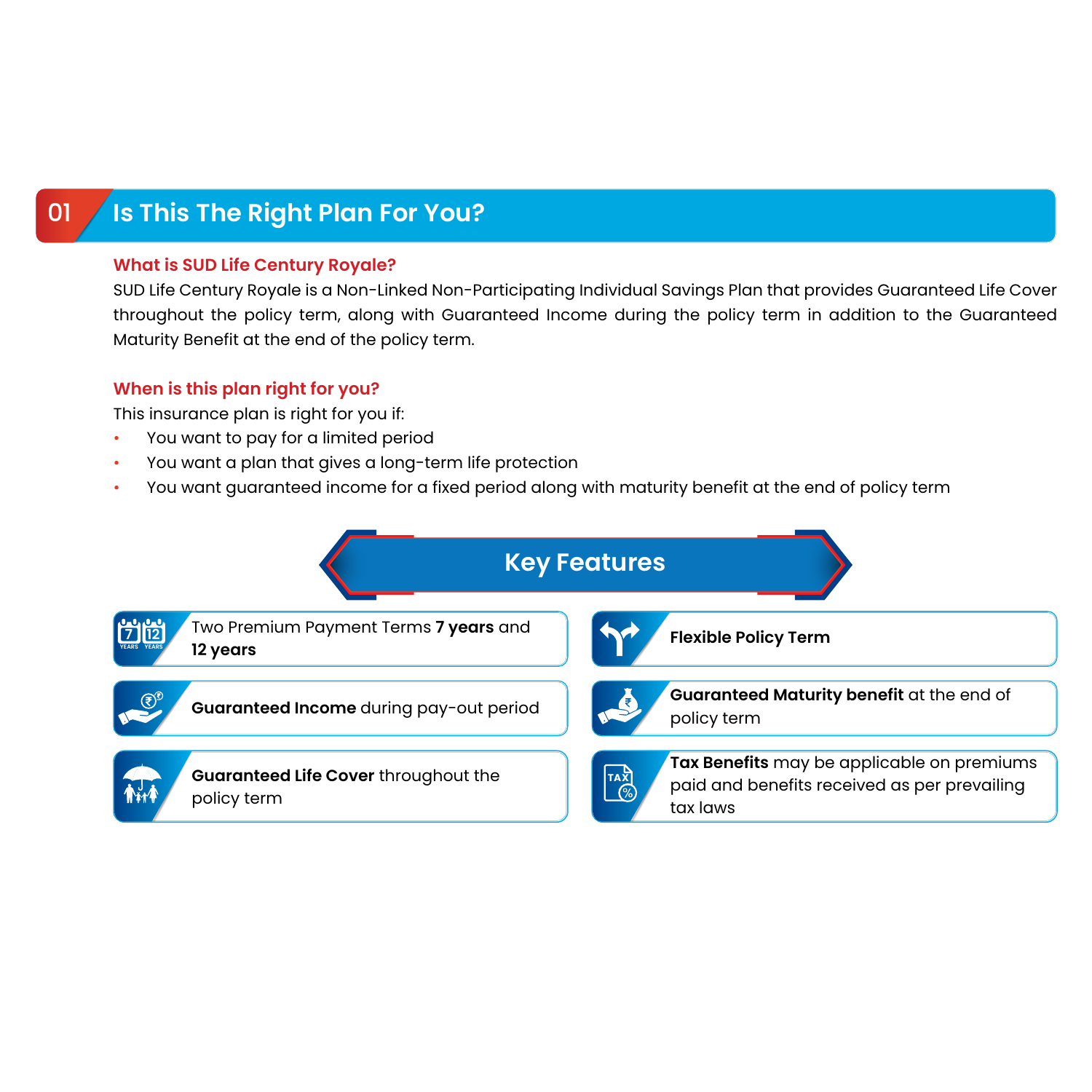| <b>Parameters</b>          |                                                                                  |                               |          |  |  |  |
|----------------------------|----------------------------------------------------------------------------------|-------------------------------|----------|--|--|--|
| Entry Age*                 | <b>Premium Payment Term</b>                                                      | 7 Pay                         | 12 Pay   |  |  |  |
|                            | Minimum Age                                                                      | 18 years                      | 18 years |  |  |  |
|                            | Maximum Age                                                                      | 55 years                      | 50 years |  |  |  |
| Maximum Maturity Age*      | 95 years                                                                         |                               |          |  |  |  |
| Premium Payment Term (PPT) | 7 Pay and 12 Pay                                                                 |                               |          |  |  |  |
| Policy Term                | <b>PPT</b>                                                                       | <b>Policy Term (in years)</b> |          |  |  |  |
|                            | 7 Pay                                                                            | 25, 30, 35, 40                |          |  |  |  |
|                            | 12 Pay                                                                           | 30, 35, 40, 45                |          |  |  |  |
| Premium                    | Minimum Annualized Premium                                                       |                               |          |  |  |  |
|                            | 7 Pay                                                                            | ₹1,00,000                     |          |  |  |  |
|                            | 12 Pay                                                                           | ₹60,000                       |          |  |  |  |
|                            | Maximum Annualized Premium - As per Board Approved<br><b>Underwriting Policy</b> |                               |          |  |  |  |
|                            | The Premium will be as chosen by the Policyholder                                |                               |          |  |  |  |

\*Age is age last birthday.

#### **What are the benefits under this plan?**

#### **Death Benefit:**

In case of death of the life assured, during the policy term, Sum Assured on Death will be paid in lumpsum immediately to the nominee. Your policy will be terminated and no further benefits will be paid.

Sum Assured on Death is Highest of

- 10 times of Annualized Premium OR
- 10 times of Annual Premium OR
- 105% of Total Premiums Paid as on date of death of the Life Assured OR
- Absolute Sum Assured as on the date of death of the Life Assured

#### Where,

- i. Annualized Premium shall be the premium amount payable in a year as chosen by the policyholder, excluding the taxes, rider premiums, underwriting extra premiums and loadings for modal premiums, if any.
- ii. Total Premiums Paid means total of all the premiums received, excluding any extra premium, any rider premium and taxes.
- iii. Annual Premium shall be the premium amount payable in a year as chosen by the policyholder, excluding the taxes, rider premiums and underwriting extra premiums, if any.
- iv. Absolute Sum Assured

For 7 Pay – it shall be 10 times the Annualized premium throughout the policy term

For 12 Pay – Absolute Sum Assured will be 10 times of the Annualized Premium during the first policy year, increasing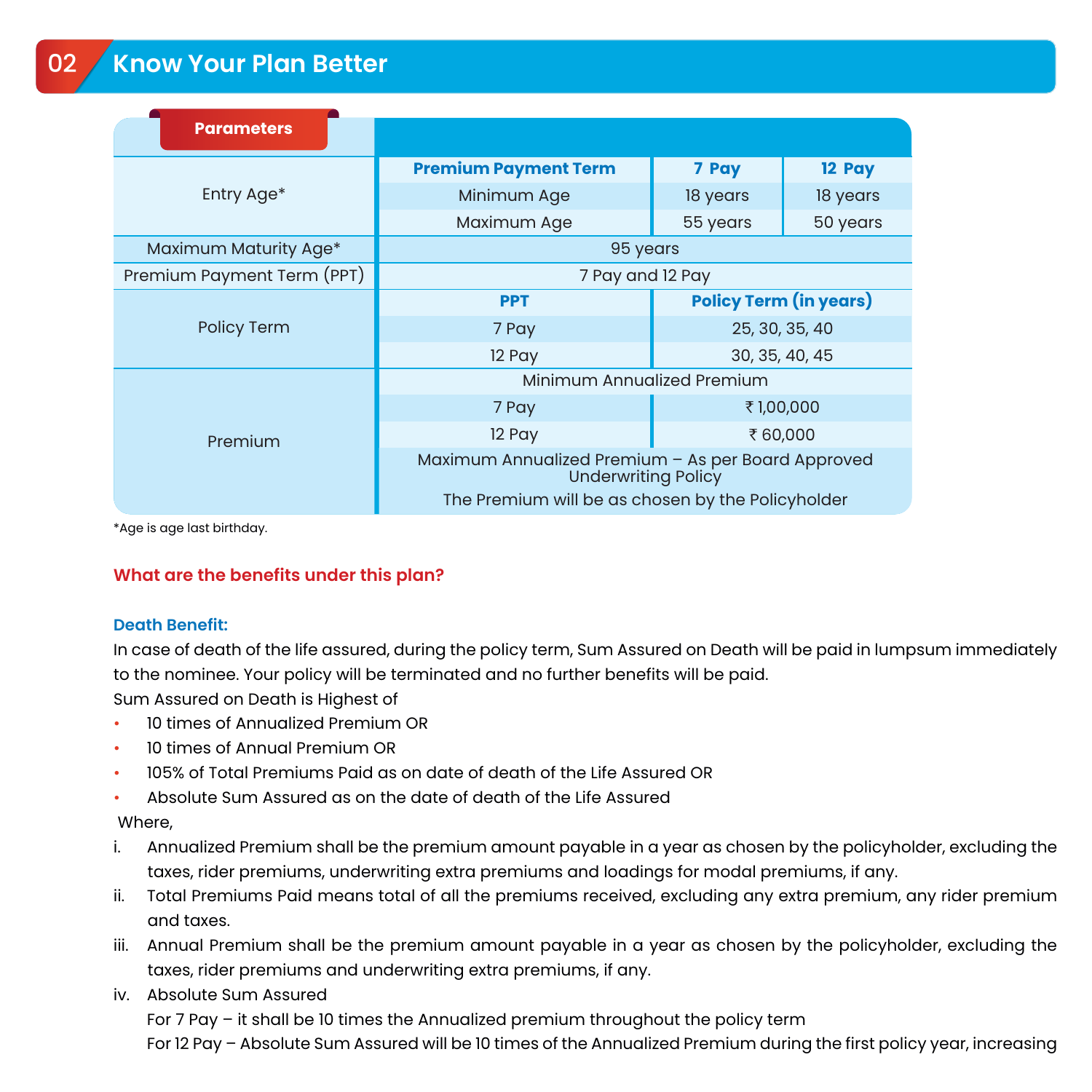at each policy anniversary uniformly up to 15 times of the Annualized Premium during the premium payment term. From 12<sup>th</sup> Policy Year Sum Assured will be 15 times the Annualized Premium throughout the Policy Term.

The death benefit will be reduced by the premium falling due and unpaid during the policy year in which death occurs.

#### **Guaranteed Maturity Benefit:**

On survival of the Life Assured till the end of the Policy Term, provided the policy is in-force, Guaranteed Maturity Benefit shall be payable. The Guaranteed Maturity benefit will depend on premium payment term as mentioned below: **For 7 Pay** – 8 times of Annualized Premium **For 12 Pay** – 15 times of Annualized Premium.

#### **Survival Benefit:**

#### **Guaranteed Income (GI):**

On survival of the Life Assured, the Guaranteed Income (GI) as percentage of Guaranteed Maturity Benefit depending on the Age at entry of the Life Assured, Premium Payment Term and Policy Term will be paid during the pay-out period till the end of policy term provided the policy is in-force.

For policies with Premium Payment Term of 7 years, the Guaranteed Income period will start from the end of  $10^{th}$  Policy Year and for Premium Payment Term of 12 years, this period will start from the end of 15<sup>th</sup> Policy Year.



Number of Guaranteed Income pay-outs depends on premium payment term and policy term as detailed below.

| <b>Premium</b><br><b>Payment Term</b> | Guaranteed Income<br>start at the end of | Policy Term (in years)      |    |    |    |           |
|---------------------------------------|------------------------------------------|-----------------------------|----|----|----|-----------|
|                                       |                                          | 25                          | 30 | 35 | 40 | 45        |
|                                       |                                          | <b>Number of Guaranteed</b> |    |    |    |           |
|                                       |                                          | <b>Income Pay-outs</b>      |    |    |    |           |
| 7 Pay                                 | $10th$ year                              | 16                          | 21 | 26 | 31 | <b>NA</b> |
| 12 Pay                                | 15 <sup>th</sup> year                    | <b>NA</b>                   | 16 | 21 | 26 | 31        |

The Company will pay the Guaranteed Income benefit only on survival of Life Assured. In case of death of the Life Assured during Policy Term and before Policy Maturity Date, the future instalments of Guaranteed Income, if any, will cease and Death Benefit shall be payable by Company. Guaranteed Income paid, if any, after the date of death of the Life Assured shall be deducted from the Death Benefit payable.

#### **Are there any tax benefits?**

Tax Benefits may be available as per the applicable laws as amended from time to time. You may please consult your tax advisor for further details.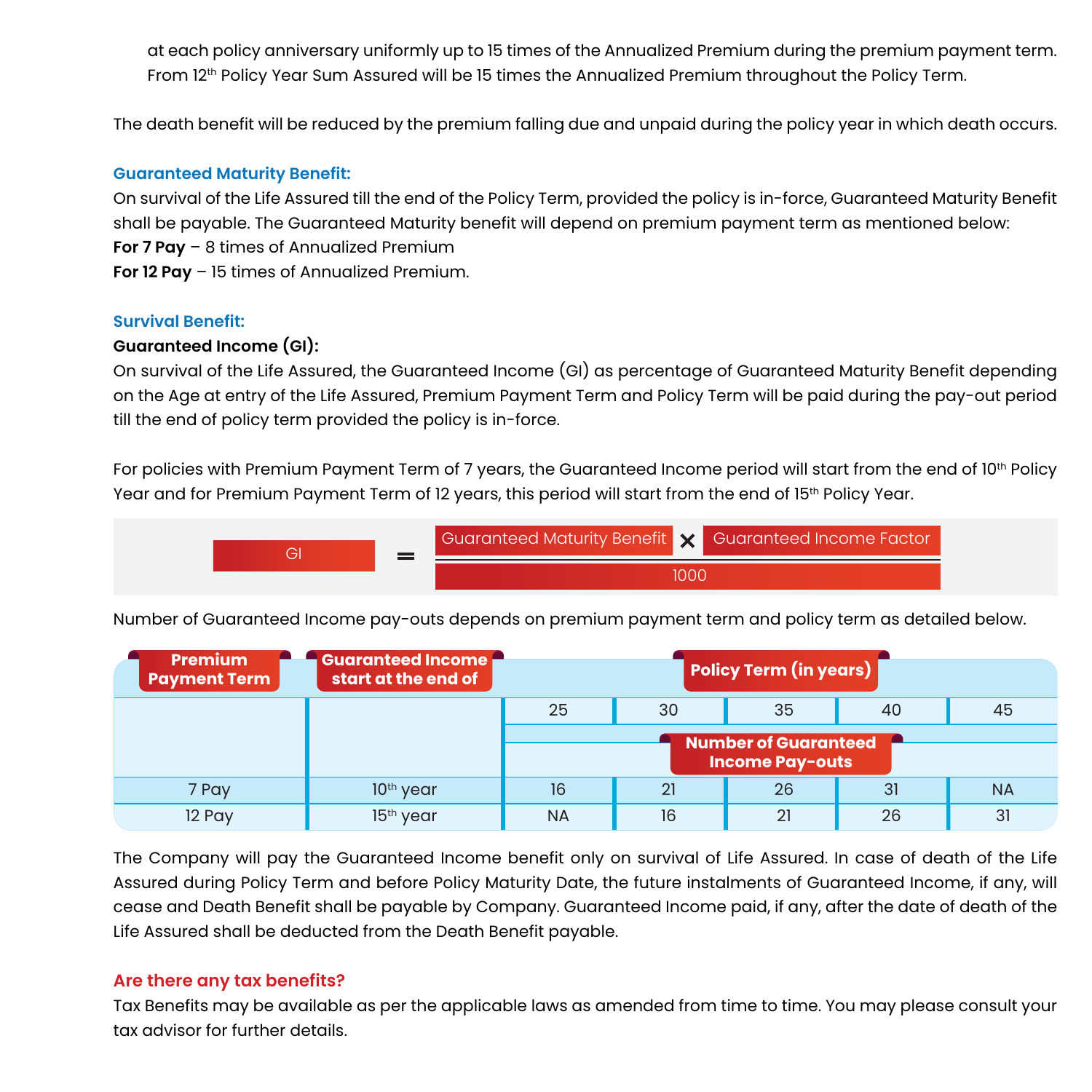#### **Benefits explained with Example:**

Anish, aged 40 years, has chosen an annual premium of ` **1,00,000 p.a.** for **7 pay** and policy term of 40 years. He will be covered for a death benefit of ₹ 10,00,000 during the policy term. Anish will receive Guaranteed Income of ₹ 49,580 p.a. starting from end of 10<sup>th</sup> policy year till 40<sup>th</sup> policy year. On maturity of the policy, the Guaranteed Maturity Benefit of ` **8,00,000** will be payable to Anish. In case of an unfortunate event anytime during the policy term, sum assured on death i.e. ` **10,00,000** would be paid to the nominee/beneficiary and the policy terminates immediately.



# **Making the Most of Your Plan**

#### **Premium Frequency Allowed:**

The policyholder may elect to pay premiums in Yearly or Monthly frequency. Following factors are applied to annual premium (after discounts, if any) when paying premiums in monthly frequency.



#### **High Premium Benefit:**

For annualised premium of  $\bar{\tau}$  2 lakh and above, the Guaranteed Maturity Benefit payable will be increased by 1%. For Life Assured aged 40 with premium of  $\bar{z}$  2 Lakh p.a. for PPT 7 pay, term of 40 years and channel other than online will receive Maturity Benefit of ₹ 2,00,000\*8 \*1.01 = 16,16,000 along with GI of ₹ 1,00,140 i.e. 16,16,000 \* 61.97/1000 per annum rounded to nearest multiple of 10.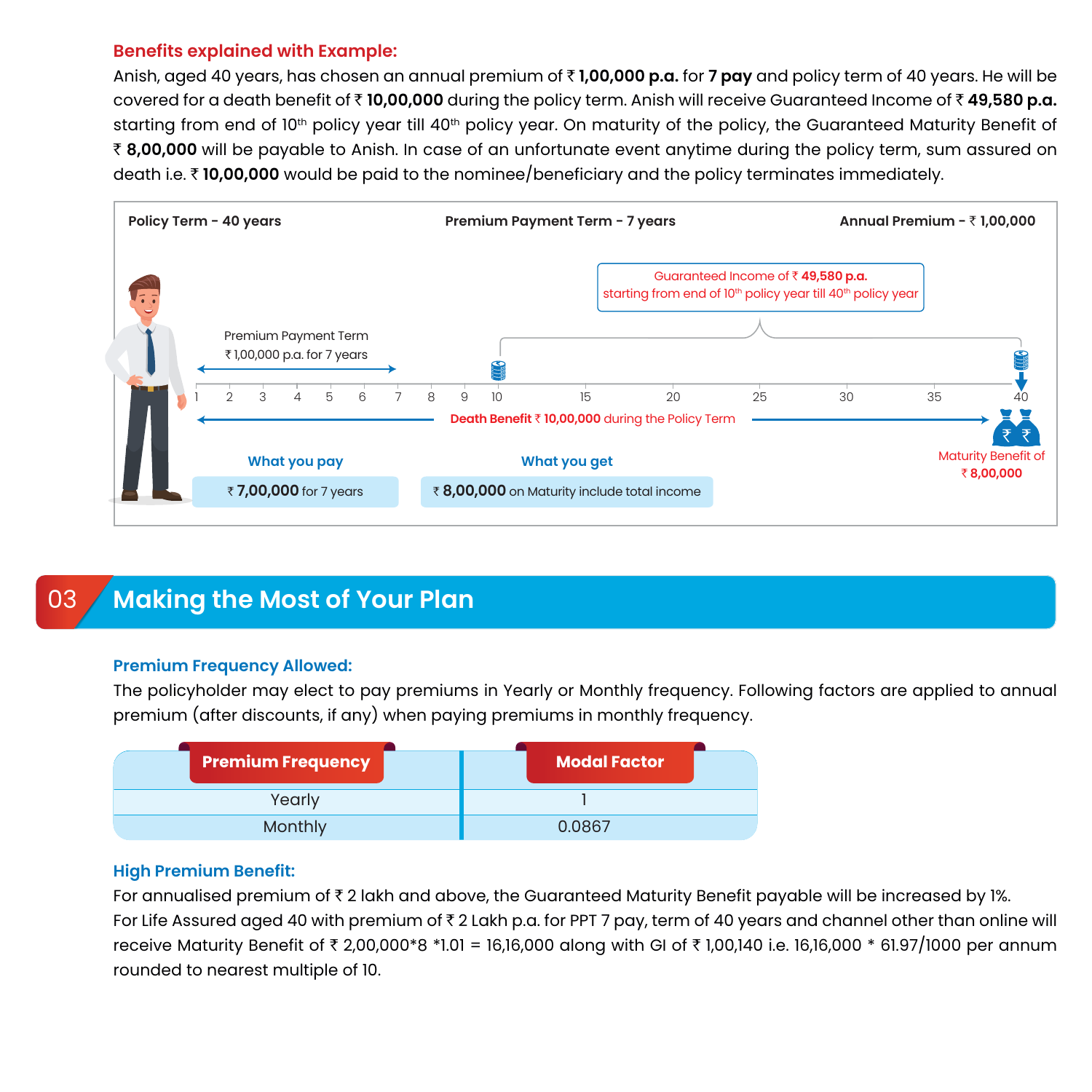#### **Alteration of Premium Frequency:**

During the premium payment term, the policyholder has an option to alter/change the premium payment frequency as available under the policy. The policyholder can exercise such option only on policy anniversary.

#### **What happens in case of missed premiums?**

A grace period of fifteen days, where the policyholder pays the premium on a monthly basis and 30 days in cases of Yearly mode will be allowed. This period starts from the due date of each premium payment. In case of death during grace period the policy is considered as in force and the Death Benefit under the policy will be payable after deductions of all premiums falling due and unpaid during the policy year of death.

However, if you fail to pay your premium before the expiry of the grace period:

- **Where your policy has not acquired surrender value:** Your policy will Lapse
- **Where your policy has acquired surrender value:** Your policy will continue with reduced benefits (as a Reduced Paid up policy)

#### **What happens once your policy Lapses or becomes Reduced Paid up?**

#### **Lapse:**

If you have not paid the due premiums for the first two consecutive full years within the grace period, the policy lapses. Life cover ceases and no benefits will be paid under the lapsed policy till the policy is revived.

#### **Reduced Paid-up:**

If the premiums due under this policy have been paid for at least first two consecutive full policy years and subsequent premiums are not paid, then the policy will acquire Reduced Paid-up status. The reduced paid-up policy will continue with the following benefits:

#### **Guaranteed Income under Reduced Paid-up Policy:**

Paid-up Guaranteed Income will be payable provided Life Assured survives till the end of relevant policy year.



#### **Maturity Benefit under Reduced Paid-up Policy:**

On survival of the Life Assured to the end of the policy term, the paid-up Guaranteed Maturity Benefit will become payable and the contract will cease immediately.

| <b>Paid-up Guaranteed Maturity Benefit</b> | $\equiv$ | Total Number of premiums paid<br>Total Number of premiums pavable | <b>Guaranteed Maturity</b><br><b>Benefit</b> |  |
|--------------------------------------------|----------|-------------------------------------------------------------------|----------------------------------------------|--|
|                                            |          |                                                                   |                                              |  |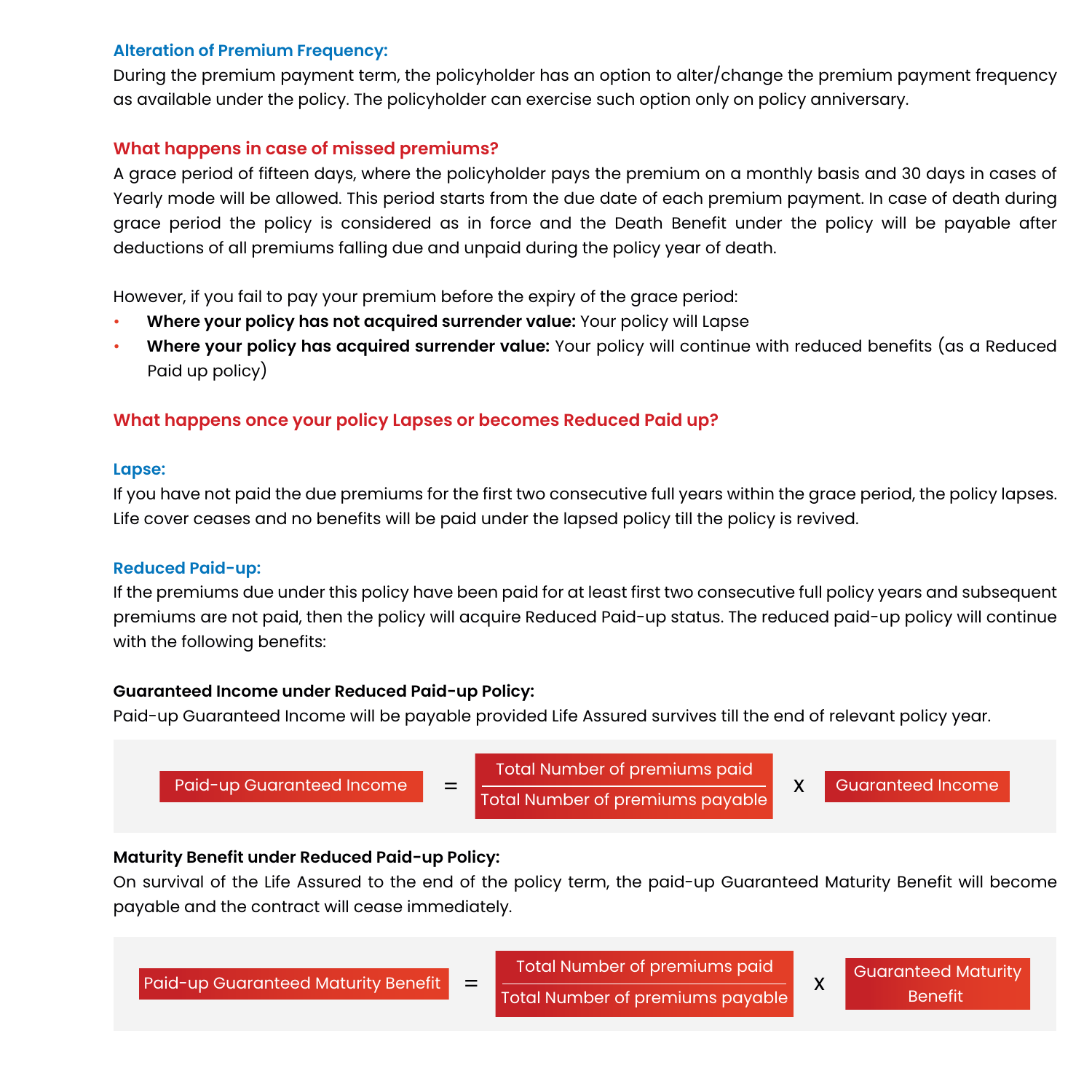#### **Death Benefit under Reduced Paid-up Policy:**

On death of the Life Assured during the policy term the paid-up sum assured on death as defined below will be paid as lump-sum and the contract will cease immediately. The below death benefit will be reduced by any paid-up Guaranteed Income paid after date of death.

Paid-up Sum Assured on Death  $=$   $\frac{1}{2}$   $\frac{1}{2}$   $\frac{1}{2}$   $\frac{1}{2}$   $\frac{1}{2}$   $\frac{1}{2}$   $\frac{1}{2}$   $\frac{1}{2}$   $\frac{1}{2}$   $\frac{1}{2}$   $\frac{1}{2}$   $\frac{1}{2}$   $\frac{1}{2}$   $\frac{1}{2}$   $\frac{1}{2}$   $\frac{1}{2}$   $\frac{1}{2}$   $\frac{1}{2}$   $\frac{1}{2}$ Total Number of premiums paid Total Number of premiums payable

Sum Assured on Death

#### **Surrender Benefit under Reduced Paid-up Policy:**

On surrender of Reduced Paid-up policy, the higher of Guaranteed Surrender Value or Special Surrender Value will be paid, and contract gets terminated.

#### **Can you restore your Lapsed/Reduced Paid-up policy to the original benefit levels?**

You can revive your Lapsed/Reduced Paid-up policy within five years from the due date of the first unpaid premium by following these simple steps:

- Giving a written request to the Company within 5 years from the due date of first unpaid premium and producing a proof of continued insurability
- Paying the outstanding premium amount with the applicable interest rate, currently 7.75% p.a. for FY 21-22
	- The prevailing interest rate is calculated as equal to 10 year G-sec benchmark interest rate as on last working day of the previous financial year +1.50%, rounded up to the next multiple of 25 basis points and compounded on half yearly basis. The 10 year G-Sec rate on 31st March 2021 was 6.18% and the rate of interest for revival for FY 21-22 is 7.75% (6.18% + 1.5% + rounding to next multiple of 25 basis points)
- Fulfilling all medical and financial requirements as required by the Company as per the Board approved Underwriting Policy (the cost of medical examination, if any, will be borne by you i.e. Policyholder/Life Assured).

The Company reserves the right to accept or reject the revival of Lapsed/ Reduced Paid-up Policy as per the Board approved Underwriting Policy. Once the policy is revived, all the benefits will be restored to original benefits level.

#### **Can the plan be discontinued in between?**

Life insurance works best if you pay regularly and for the long term.

However, in case of an emergency/contingency, you can surrender your policy anytime during the policy term, provided it has acquired Surrender Value. Policy acquires Surrender value after payment of first two consecutive full policy years' premiums.

#### **Surrender Value:**

The surrender value payable will be higher of Guaranteed Surrender Value (GSV) or Special Surrender Value (SSV).

#### **Special Surrender Value**

Special Surrender Value is calculated by using the basis and the method as approved by the IRDAI from time to time. Special Surrender Value may be amended by the Company from time to time with prior approval from IRDAI.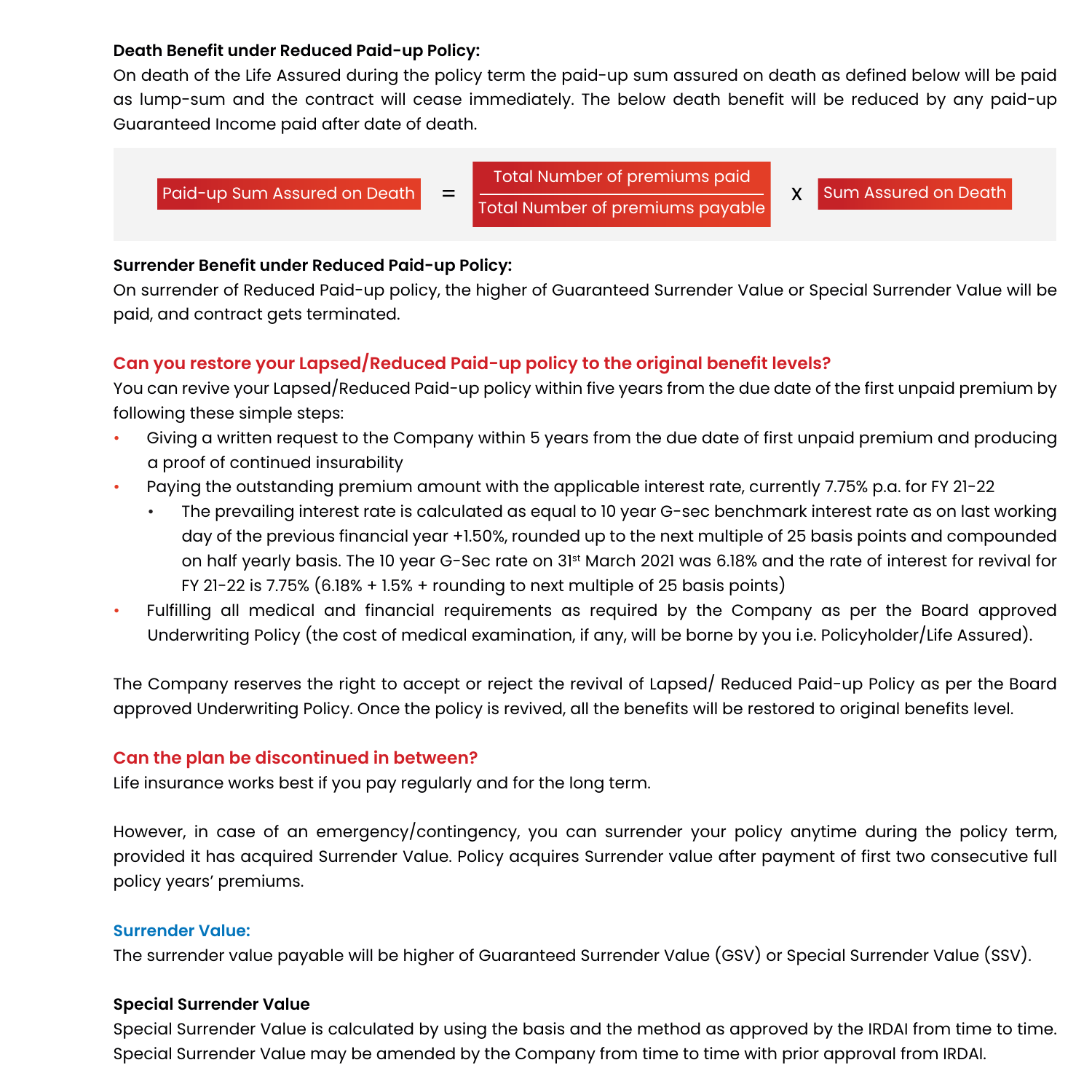#### **Guaranteed Surrender Value**

The Guaranteed Surrender Value (GSV) is defined as,



Where total premiums paid means total of all the premiums received, excluding any extra premium, any rider premium and taxes.

#### **Are there any Riders available?**

No.

# 04 **Things You Should Remember!**

#### **What are the important points to be kept in mind while applying for the plan?**

- i. It's important when you apply you give complete and correct information especially about your health and occupation. These details are critical for making sure you get the right benefits
- ii. Provide your correct contact details and address. Always provide a landmark if possible
- iii. It is ideal for you to opt for the NACH/ECS/Direct Debit option. This will make life simple for you by automatically ensuring your premiums are paid on time

Remember! It's not enough to fill in your application form correctly and get the plan issued. What's even more important is to ensure that your nominee/family is aware about the plan and understands its features.

Also ensure you update your contact details regularly to ensure you get real time updates on your plan.

#### **What if you realize this is not the right plan for you?**

If you disagree to any of those terms or conditions in the policy, you have an option to return the policy to us within 15 days (30 days, if the policy is opted through Distance Marketing mode/Policies issued in electronic mode) from the date of the receipt of the policy document, stating the reasons for your objection. In this case we will return your premium as follows –

Premium paid less:

- i. Proportionate risk premium for the period on cover
- ii. Expenses incurred by us on medical examination, if any
- iii. Stamp duty charges

Distance Marketing mode includes every activity of solicitation (including lead generation) and sale of insurance products through the following modes: (i) voice mode, which includes telephone-calling (ii) short messaging service (SMS) (iii) electronic mode which includes e-mail and interactive television (iv) physical mode which includes direct postal mail and newspaper & magazine inserts and (v) solicitation through any means of communication other than in person.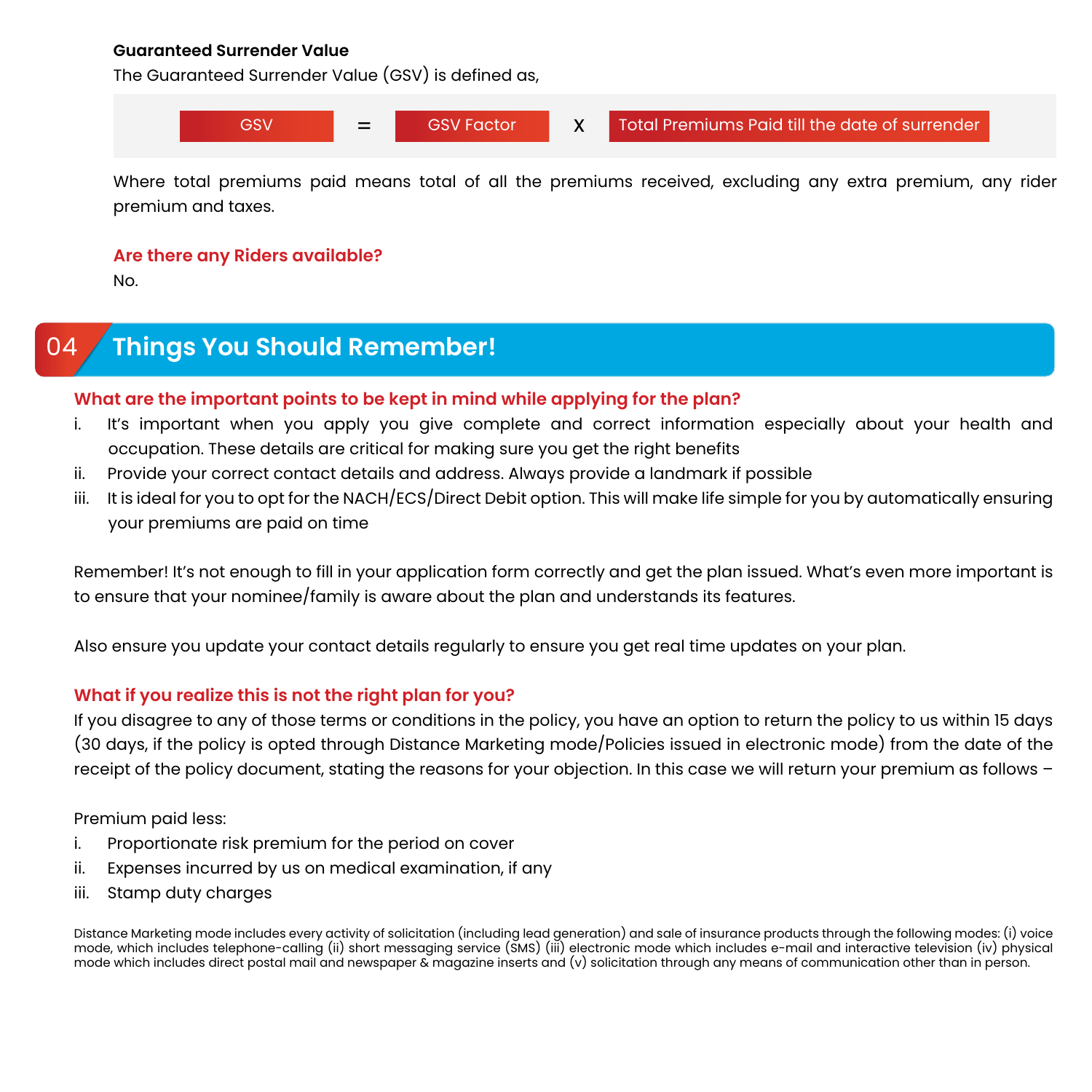## 05 **Terms & Conditions**

#### **A. Policy Loan:**

You can avail loan from SUD Life during policy term, provided the policy has acquired surrender value, by assigning the policy document as a collateral security. The loan can be availed up to 70% of Surrender Value. The interest rate is calculated as equal to 10 year G-sec benchmark interest rate as on last working day of the previous financial year +1.50%, rounded up to the next multiple of 25 basis points and shall be compounded half yearly. The 10 year G-sec rate as on 31st March 2021 was 6.18%. The rate of interest on loan for FY 21-22 is 7.75% (6.18% + 1.5% + rounding to next multiple of 25 basis points. Any change in basis shall be with prior approval of the authority. The yield on 10 year G-sec is sourced through Bloomberg website: www.bloomberg.com

The company would review the loan interest rate every 1st April and the revised loan interest rate will also be applicable from 1st April.

The loan outstanding along with accumulated interest will be adjusted towards the benefit payable as mentioned below

- The outstanding accumulated interest will be adjusted towards the Guaranteed Income.
- The outstanding loan along with accumulated interest if any, will be adjusted against Death Benefit and Guaranteed Maturity Benefit.

For inforce and fully paid up policy: Policy can't be foreclosed on the ground of outstanding loan amount including interest exceeds the surrender value.

For other than in-force and fully paid up policies: The policyholder will be given written notice when the outstanding loan amount including interest is 95% of the surrender value. The policyholder may repay whole or part of the outstanding loan amount. At any point in time, if the loan outstanding along with accumulated interest exceed the applicable Surrender Value, the Policy will be foreclosed immediately and no benefits will be payable.

#### **B. Exclusions:**

No exclusions for normal death.

#### **C. Suicide Claim Provisions:**

In case of death due to Suicide within 12 months: From the date of commencement of risk or date of revival under the policy, the nominee or beneficiary of the Life Assured shall be entitled to an amount which is higher of 80% of the premiums paid till date of death or the surrender value, as available on the date of death, provided the policy is in force.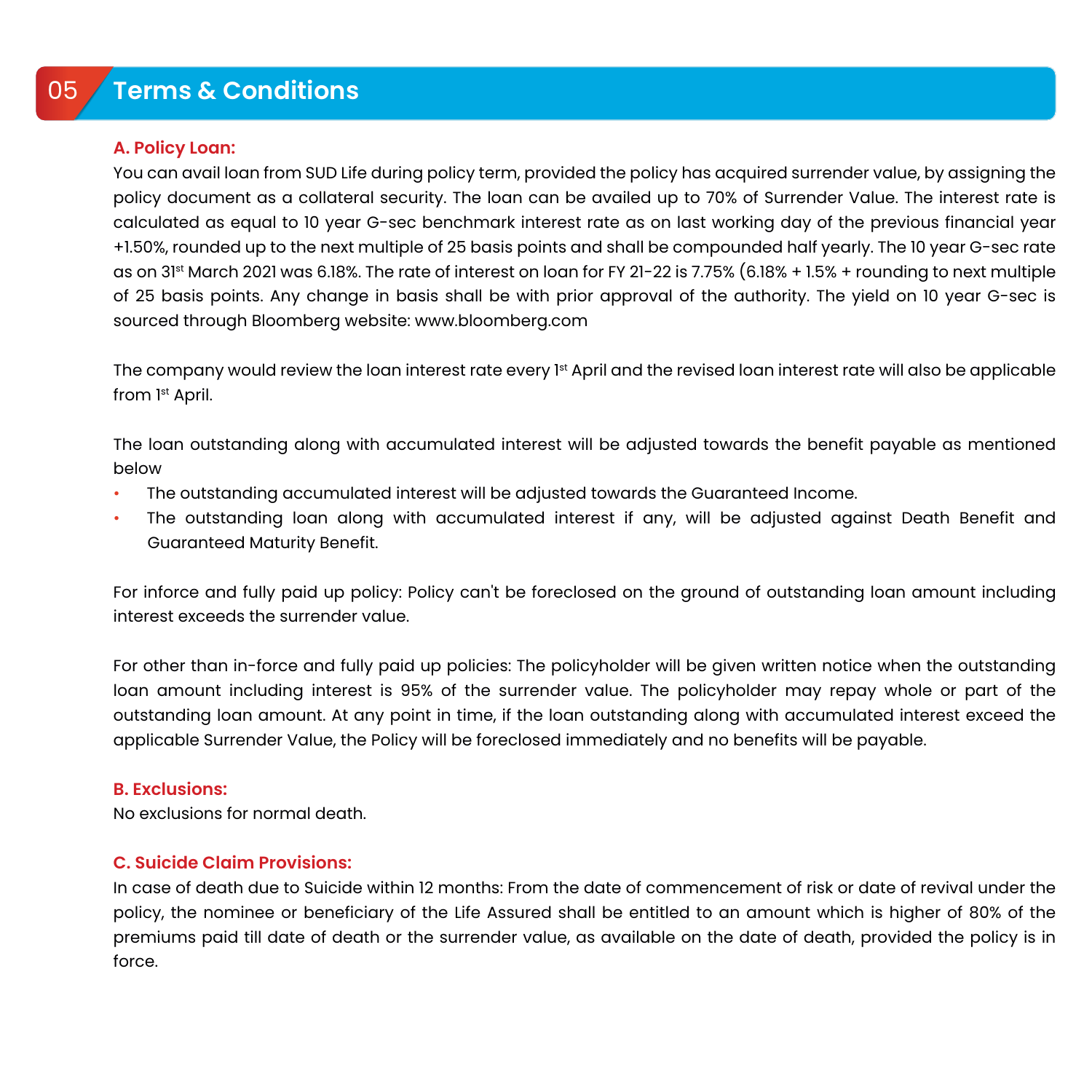#### **D. Termination of Policy:**

Policy shall terminate on the occurrence of the earliest of the following:

- i. On policy being lapsed and not revived within the revival period
- ii. On surrender of the policy (i.e. upon payment of applicable surrender value benefit)
- iii. On maturity of the policy (i.e. upon payment of Guaranteed Maturity Benefit)
- iv. On death of the Life Assured, upon payment of Death Benefit
- v. On return of premium on free look cancellation

#### **E. Nomination:**

Nomination is allowed as per Section 39 of The Insurance Act 1938 as amended from time to time.

#### **F. Assignment:**

Assignment is allowed as per Section 38 of The Insurance Act 1938 as amended from time to time.

#### **G. Prohibition of Rebates:**

#### **Section 41 of The Insurance Act, 1938 as amended from time to time:**

- (1) No person shall allow or offer to allow, either directly or indirectly, as an inducement to any person to take out or renew or continue an insurance in respect of any kind of risk relating to lives or property in India, any rebate of the whole or part of the commission payable or any rebate of the premium shown on the policy, nor shall any person taking out or renewing or continuing a policy accept any rebate, except such rebate as may be allowed in accordance with the published prospectus or tables of the insurer:
- (2) Any person making default in complying with the provisions of this section shall be liable with penalty which may extend to **ten lakh rupees**.

#### **H. Goods and Services Tax:**

Currently, GST of 4.5% for the first year and 2.25% for second year onward is applicable. However GST and any charges levied by the government in future shall be levied as per the prevailing tax laws and/or any other laws.

#### **I. Section 45 of the Insurance Act 1938:**

Provisions of Section 45 of the Insurance Act 1938, as amended from time to time will be applicable to all policies/contracts issued under this products.